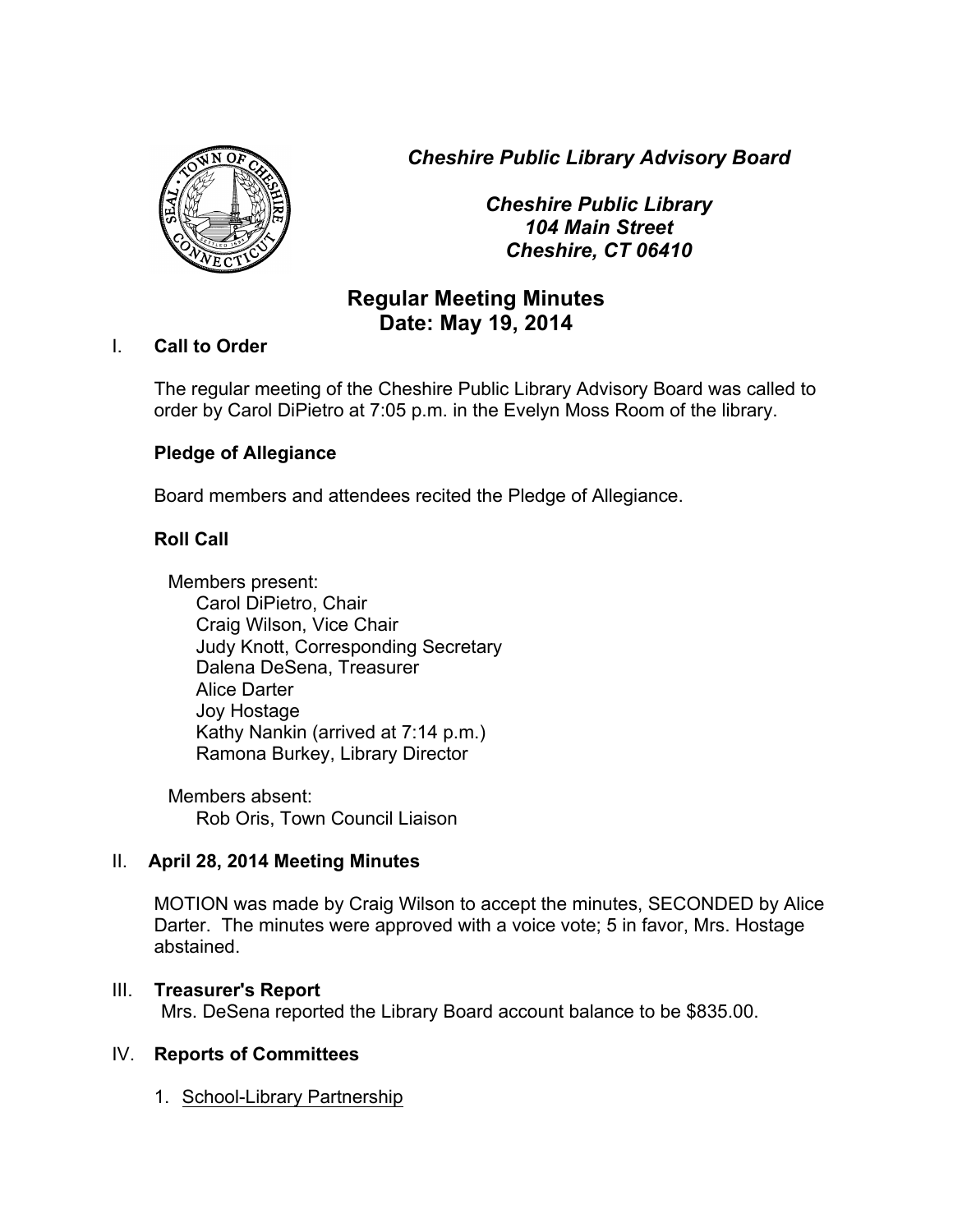Mrs. DiPietro read the following report from Sue Hartley:

Spring events:

- $\triangleright$  May 16<sup>th</sup> Edward Leonard Silly Song-Sing-a-long
- $\triangleright$  May 23rd Tracy Brody Zumba for Kids
- > June 13th Edward Leonard Silly Song Sing-a-long
- ▶ Summer Reading Fizz, Boom, Read 2014 Kickoff activity June 26th 10:30 am - Musician, Lynn Lewis and Friends, Special Guest Elmo
- $\triangleright$  Tuesday, July 2 Magician, Edward Popielarcyk magic show
- $\triangleright$  Monday Story Times 10:00 10:30 July 7- August 11<sup>th</sup>
- $\triangleright$  Tuesday Mother Goose programs July 8 August 12<sup>th</sup> Session 1 Children ages infant through 2 at 9:30 - 9:55 am Session 2 Children ages 2 – 3 at 10:00 - 10:30 am
- $\triangleright$  Teens and Tots Wednesdays July 9 August 13th 10:00 10:45 am. Teenagers read to children ages 3 -6 followed by a craft
- $\geq$  July 10 10:30 am Kellogg Environmental presents Into the Woods

INTO THE WOODS: WHO'S BEEN THERE

Expand your naturalist skills by solving mysteries of natural finds like footprints, feathers, twig chewings and objects seen around the state. Children will listen to Into the Woods: Who's Been There and explore mysterious finds from nature. Each child will make and take a nature journal of their own to help continue their exploration of outdoor signs and mysteries.

- $\geq$  July 10<sup>th</sup> 3:30 pm Lego Robots with CHS MECHA Rams
- $\triangleright$  July 11<sup>th</sup> Tracy Brody Zumba for Kids 10:00 am
- > July 16th 6:00 pm LEGO Movie
- $\triangleright$  July 17th 1:00 pm Zoology for kids with Animal Embassy
- $\geq$  July 21<sup>st</sup> 7:00 pm Bending Gravity with Eric Girardi. Bending Gravity is an amazing show by performance artist Eric Girardi and includes a breathtaking mastery of object manipulation, juggling, yoyos, and more!
- $\geq$  July 23rd Builder's Brigade Lego program 4:00 pm
- $\triangleright$  July 24th 3:30 pm Lego robots with CHS Robotics team
- $\geq$  July 25<sup>th</sup> 10:00 am Zumba for Kids
- $\triangleright$  July 28th 7:00 pm Science tellers present Dragons and Dreams
- $\geq$  July 29 4:00 pm Tween Book Club
- $\triangleright$  July 30<sup>th</sup> Gregory McAdams with Team Magic 2:00 pm
- $\triangleright$  August 1 Butterfly program with slides followed by making a butterfly tshirt with Jerry Schneider 10:30 am
- $\triangleright$  August 6th 4:00pm Builders Brigade
- $\triangleright$  August 7th 4:00 pm Bubble story time
- $\triangleright$  August 8th 10:30 am Silly song Sing-a-long with Edward Leonard
- $\triangleright$  August 11<sup>th</sup> 7:00 pm Rick Stromonski Cartoon workshop
- $\triangleright$  August 12th 4:00 pm Bookmarks Book Club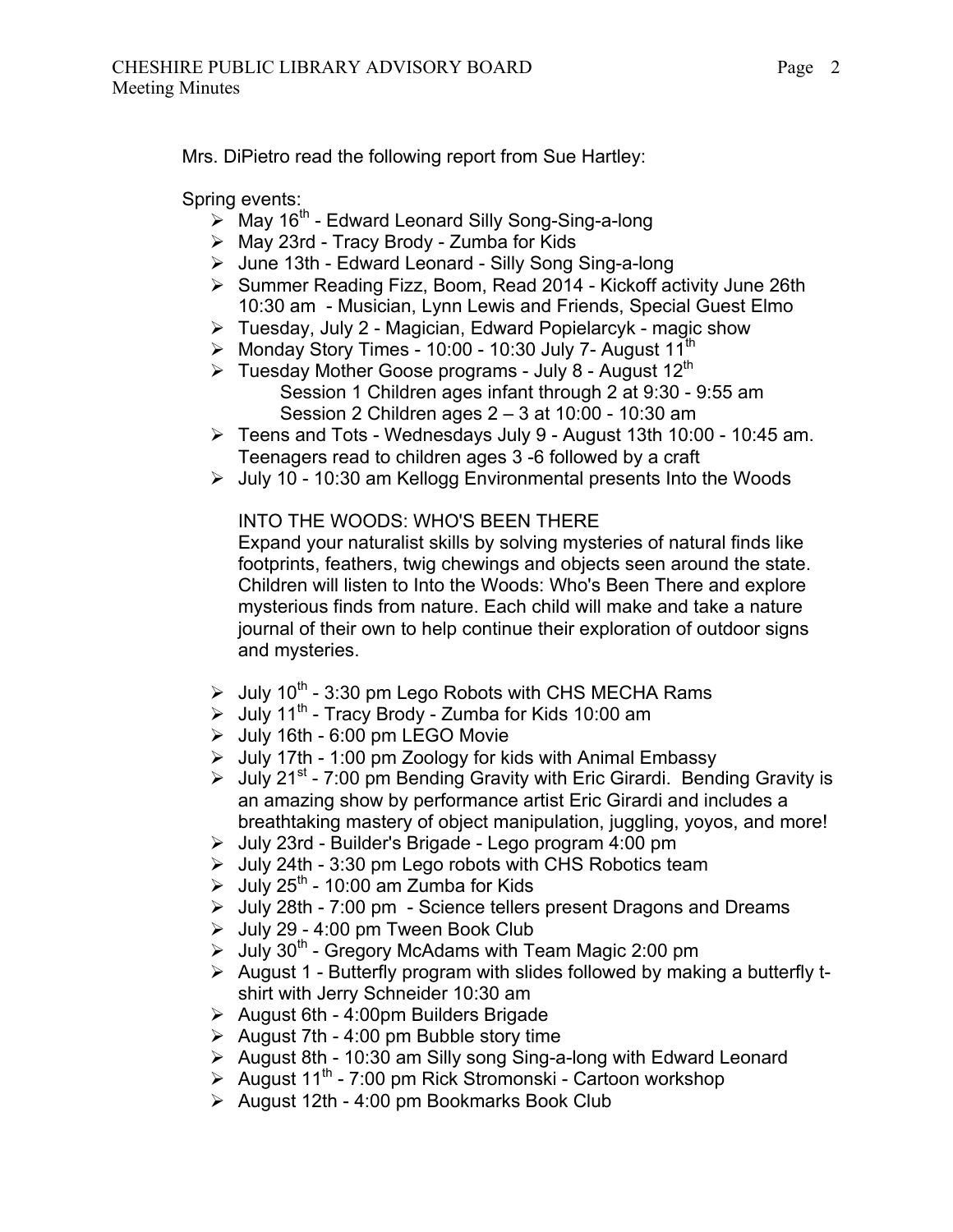- $\triangleright$  August 13th 6:00 pm Family or Children's movie
- ! August 14th 10:30 Kellogg Environmental Center presents *"Is There Water on Zork?"*
- $\geq$  August 14th 4:00 pm Story time with Science
- $\triangleright$  August 15th 10:30 am Fun with Rhythms Drum Circle with Edward Leonard
- $\triangleright$  August 18th SUMMER READING CLUB FINALE 6:30 pm - Pre-concert snacks 7:00 pm - Jester Jim followed by Reading club prizes
- $\triangleright$  August 20 Builder's Brigade 4:00pm
- $\triangleright$  August 22 Silly Song Sing-a-long with Edward Leonard
- $\triangleright$  August 26<sup>th</sup> Tween Book Club

There are also Teen activities every Friday afternoon at 2:30 or 3:00 pm. Kelley, our Teen librarian does the Teens and Tots program.

School visits:

- $\triangleright$  June 9th Children's librarians will be giving book talks at Chapman school for grades 1-4.
- $\triangleright$  June 16th Chapman School first graders will come to the library. They will get their cards, choose books, see the book drop and have a tour of the library with Noureen Hakim and Nicole Dolat.
- $\triangleright$  I also have some story times scheduled in July and August with the Doodlebugz Daycare.

Ms. Hartley hopes everyone has a wonderful summer.

2. Funding Resources (Mr. Wilson) No report.

#### V. **Communications**

Mrs. DiPietro has received numerous publications and emails. Publications included:

- *American Libraries, The magazine of the American Library Association* May 2014.
- *The Voice for America's Libraries*. May 2014.

Mrs. Hostage reported:

- She attended the Connecticut State Library Board meeting this afternoon and shared the following information:
- The ACLB Leadership Workshop will be held on October 24, 2014 in Hartford.
- A committee is being formed from the CT State Library Board and staff to review the public act about E-books.
- State Library Board members discussed the CT Dept. of Education's effort to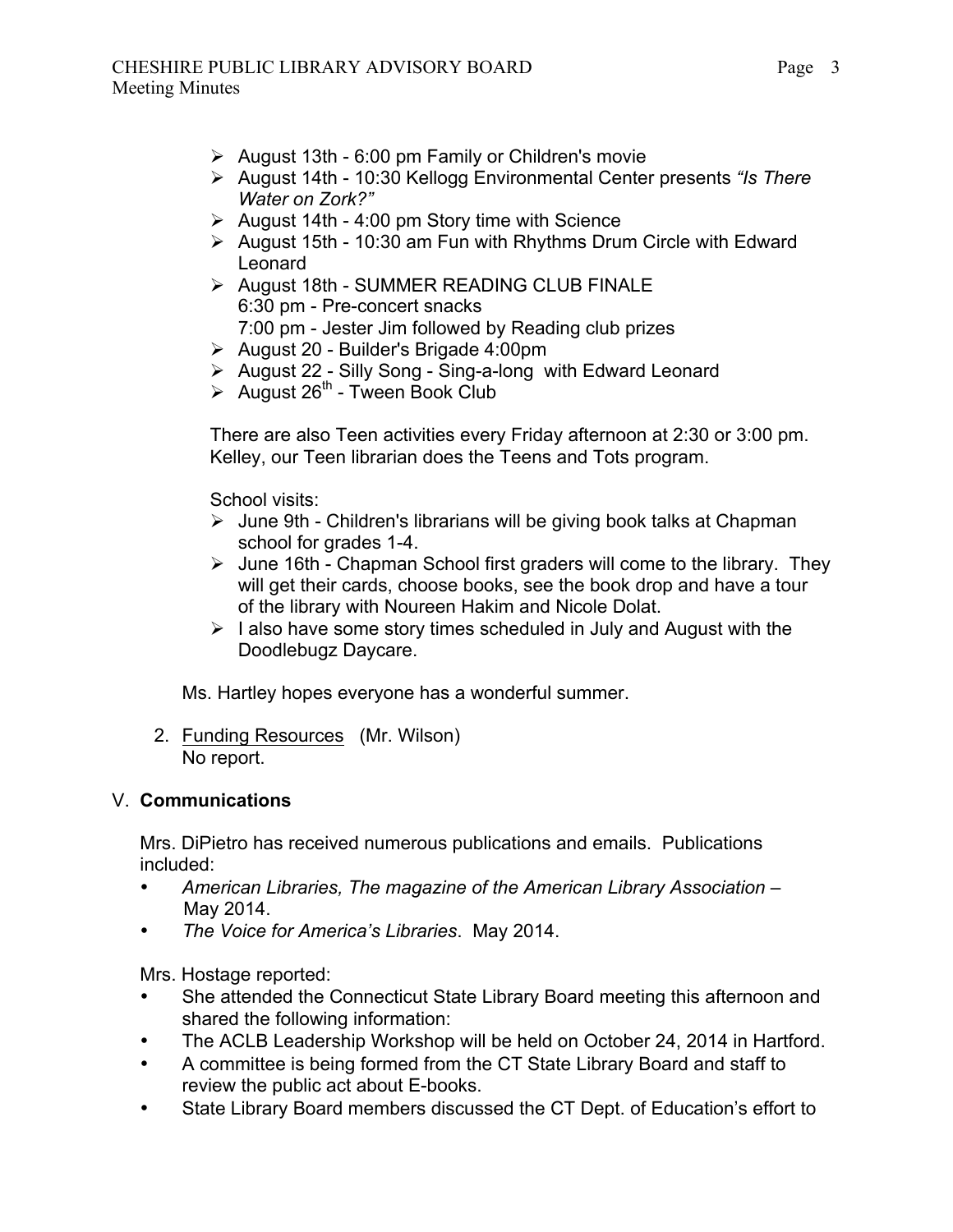#### CHESHIRE PUBLIC LIBRARY ADVISORY BOARD Meeting Minutes

- ban chocolate milk from school cafeterias. Interesting discussion followed.
- Friends of CT Libraries Annual Meeting will be held on June  $14<sup>th</sup>$ . 2014 at Middlesex Community College.
- The Library School at SCSU is closing. It is the only Library School in CT.
- Was pleased to see that the Hartford Courant includes information about movies shown at the Cheshire Public Library.
- Shared a brochure about the CT State Library.
- The Cheshire Public Library is being remembered by the Cheshire Women's Club with a \$250 donation.

# VI. **Report of the Chair –** Carol DiPietro, Chair

Mrs. DiPietro attended the Connecticut Library Association (CLA) Conference in Cromwell on April 28<sup>th</sup>. The Keynote Speaker was Siva Vaidhyanathan, a Cultural Historian and Media Scholar at the University of Virginia. The sessions she attended included "Unfolding the Common Core State Standards for Public Libraries", "Going to the Dogs: READ Program", "How Common Core Standards Help to Emphasize the Important Work of Library Media Specialists in their Academic Communities", and "Teaching With Primary Sources from the Library of Congress". She also visited the exhibits.

Mrs. DiPietro also commented on Sunday's Hartford Courant editorial "Why buy when you can borrow instead?" by Gregory Karp who writes a column called Spending Smart. Within the editorial, Mr. Karp quoted interesting statistics about library users.

# VII. **Report of the Library Director –** Ramona Burkey

# **Technology**

We are in high gear preparing for our June 2 "go live" date for our new software system.

# **Programs and Services**

Circulation for April was 32,234 items. Yet again, magazine circulation showed a large jump, due to our downloadable magazines available through Zinio. In the first few weeks of offering streaming video (overdrive), we loaned 17 titles, and we expect that number to grow as we publicize the service. Overall, our downloadable materials usage was up by more than 30% over the same month last year.

*Upcoming events (more programs, info and registration at cheshirelibrary.org):*

- $\triangleright$  Movie Matinee: "To Sir, With Love" Tuesday 5/20 at 1:00 p.m.
- $\triangleright$  Vegetable Gardening Basics Tuesday 5/20 at 7:00 p.m.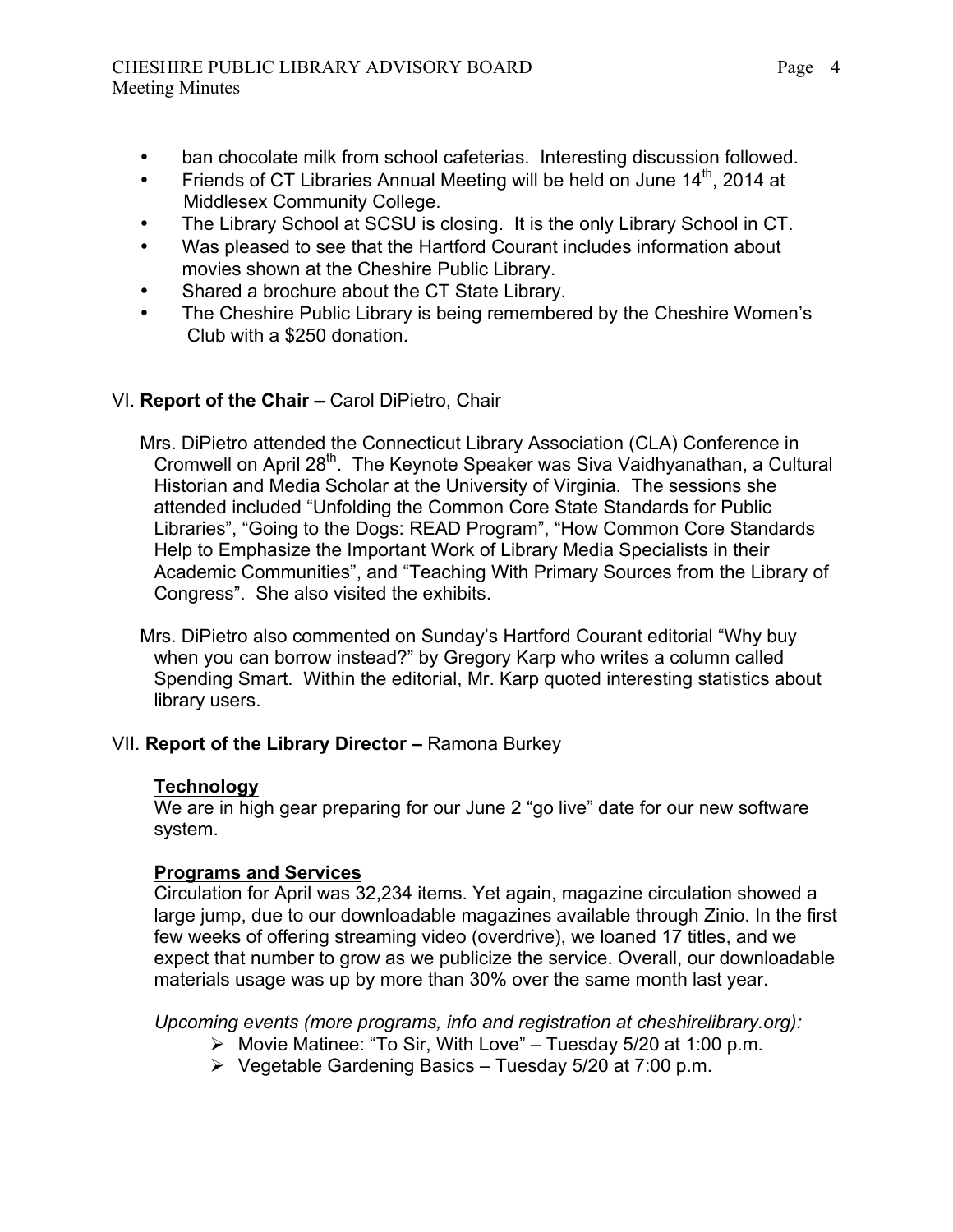- $\triangleright$  Joseph Pierce and the 14th Connecticut Volunteer Infantry Wednesday 5/21 at 7:00 p.m. Learn about Chinese-Americans' participation in the Civil War.
- $\geq$  Zumba for Kids Friday 5/23 at 10:00 a.m.
- $\triangleright$  "Afghan Post" (rescheduled from 5/14) Wednesday 5/28 at 7:00 p.m. A veteran describes his two tours of duty in Afghanistan, and the effect they had on his life.
- ! Cheshire Cats Classics Book Club: *Death Comes For the Archbishop*, by Willa Cather – Wednesday 5/28 at 7:00 p.m.
- ! "Social Media Marketing Made Simple and LinkedIn for Business" Tuesday, 6/3 at 7:00 p.m.
- $\triangleright$  Sunday Showcase: The Survivors Swing Band Sunday 6/8 at 4p.m.
- $\triangleright$  The library will be closed on Monday, May 26 for Memorial Day.

# **Personnel**

Congratulations to Samantha Richardson, our new Page. We will be conducting interviews for the Library Technology Coordinator position this week. We are currently working on this year's round of employee performance evaluations.

# **Financial**

Please consider encouraging your friends and family to make a donation to the library today. Many thanks to Kathy Kirby and her family, who generously donated towards our new wooden block set for the Children's Room. Donation information is available at **www.cheshirelibrary.org**. The Friends of the Library raised more than \$7,300 at their semi-annual book sale in early May. We will be submitting a Capital Expenditure Plan request to the town manager, to (we hope) be included in the Five-Year Capital Plan, in June. This request will be for Phase 2 of the renovations we completed in June 2012; this time we will address reconfiguring the Upper and Lower Levels of the library. We will also be applying to the State Library for Construction Grant funding.

#### **Buildings and Grounds**

We will be installing keypad locks on the doors from the Lower Level public areas into the staff-only areas. The windows in the Teen Room will be replaced within the next few weeks. We will be open on summer Saturday mornings again this year (July 12 – August 23); 9:30 a.m. to 1:00 p.m.

# **Policies and Planning**

# **Other**

**REMINDER**: The June 16 Library Advisory Board meeting will be held at Town Hall, 84 S. Main St. in Council Chambers, and will be televised, per the Town Manager. Please arrive between 6:30-6:40pm. All town boards and commissions are filming at least one meeting at Town Hall this year. The Friends are hosting their Annual Meeting tonight; Board members are invited to attend. .